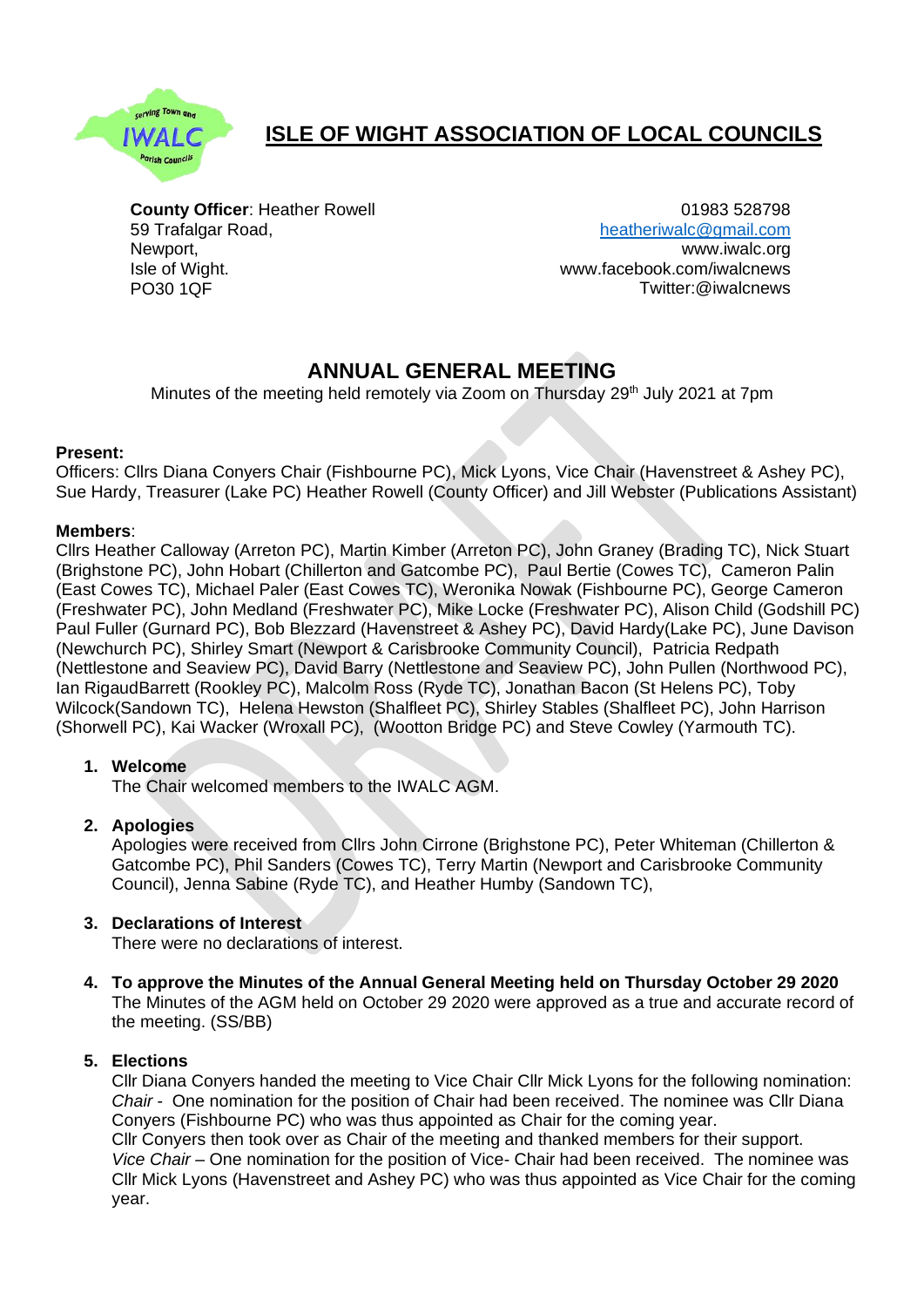#### **6. Address by Lora Peacey- Wilcox, Leader of the Isle of Wight Council**

Cllr Peacey-Wilcox congratulated everyone on their re-elections, welcomed Sandown back to IWALC and expressed the importance of working as a collective group. Cllr Peacey-Wilcox talked about the strength and support of the Cabinet. The Council have already made changes to involve IWALC more inclusively, including reinstallation as a voting member of the Corporate Scrutiny Committee and inclusion as a non-voting member of the Planning Committee. Cllr Fuller has agreed to be the conduit between the Council and IWALC. The Chair thanked Cllr Peacey-Wilcox for attending and updating members.

#### **7. Treasurer: To Appoint Treasurer for 2021/22**

Cllr Hardy had been nominated and it was unanimously agreed that Cllr Hardy should continue in the role. She was thanked by the Chair for all her hard work.

- **8. Accounts: To receive the Association's accounts.** The accounts were unanimously approved, and thanks given to Cllr Hardy.
- **9. Chair's Annual Report: To receive the Chair's Annual Report.** This was unanimously accepted.
- **10. Constitution: To appoint working a group to review and recommend any amendments.** The following members were appointed to the working group with admin support from the County Officer: Councillors Diana Conyers, Mick Lyons, Bob Blezzard, Patricia Redpath and John Graney.

#### **11. Training:**

- **a. To appoint members of the County Training Group -** The following members were appointed: Councillors Diana Conyers, Mick Lyons, Sue Hardy, Peter Whiteman, Patricia Redpath and June Davison.
- **b. To update members on the current training programme –** Due to oversubscription of the Basic Skills Training for new councillors, 2 courses have been run. A Chairmanship course has also been run. All courses were well attended with positive feedback. The Chair expressed thanks to Sue Chilton for all her hard work in delivering the training.

#### **12. Representatives to outside bodies: To appoint representatives to the following:**

- a. National Association of Local Councils (NALC) Cllr Bob Blezzard, Deputy Cllr Dave Hardy.
- b. Southeast Regional County Association (SERCAF) Cllr Dave Hardy, Deputy Cllr Bob Blezzard
- c. Hampshire and Isle of Wight Local Government Association Cllr Bob Blezzard, Deputy Cllr Shirley Smart.
- d. Isle of Wight Council Health and Wellbeing Board Cllr Dr Kai Wacker, Deputy Cllr Shirley Smart.
- e. Isle of Wight Council Scrutiny Committee Cllr Cameron Palin, Deputy Cllr Helena Hewston.
- f. Isle of Wight Council Appeals Committee Cllr Mick Lyons, Deputy Cllr Martin Kimber.
- g. Isle of Wight Council Planning Committee Since this was not on the original agenda, an interim representative was agreed until the September Executive meeting – Cllr Shirley Smart.
- h. Local Access Forum (LAF) Cllr John Graney
- i. Voluntary Sector Forum Cllr George Cameron, Deputy Cllr Dr Kai Wacker
- j. Carisbrooke Castle Museum.- Cllr Helena Hewston.
- k. Campaign to Protect Rural England (CPRE) Cllr Steve Cowley
- l. AONB Cllr John Graney
- m. Community Led Housing Board Cllr Peter Whiteman, Deputy Cllr Helena Hewston)